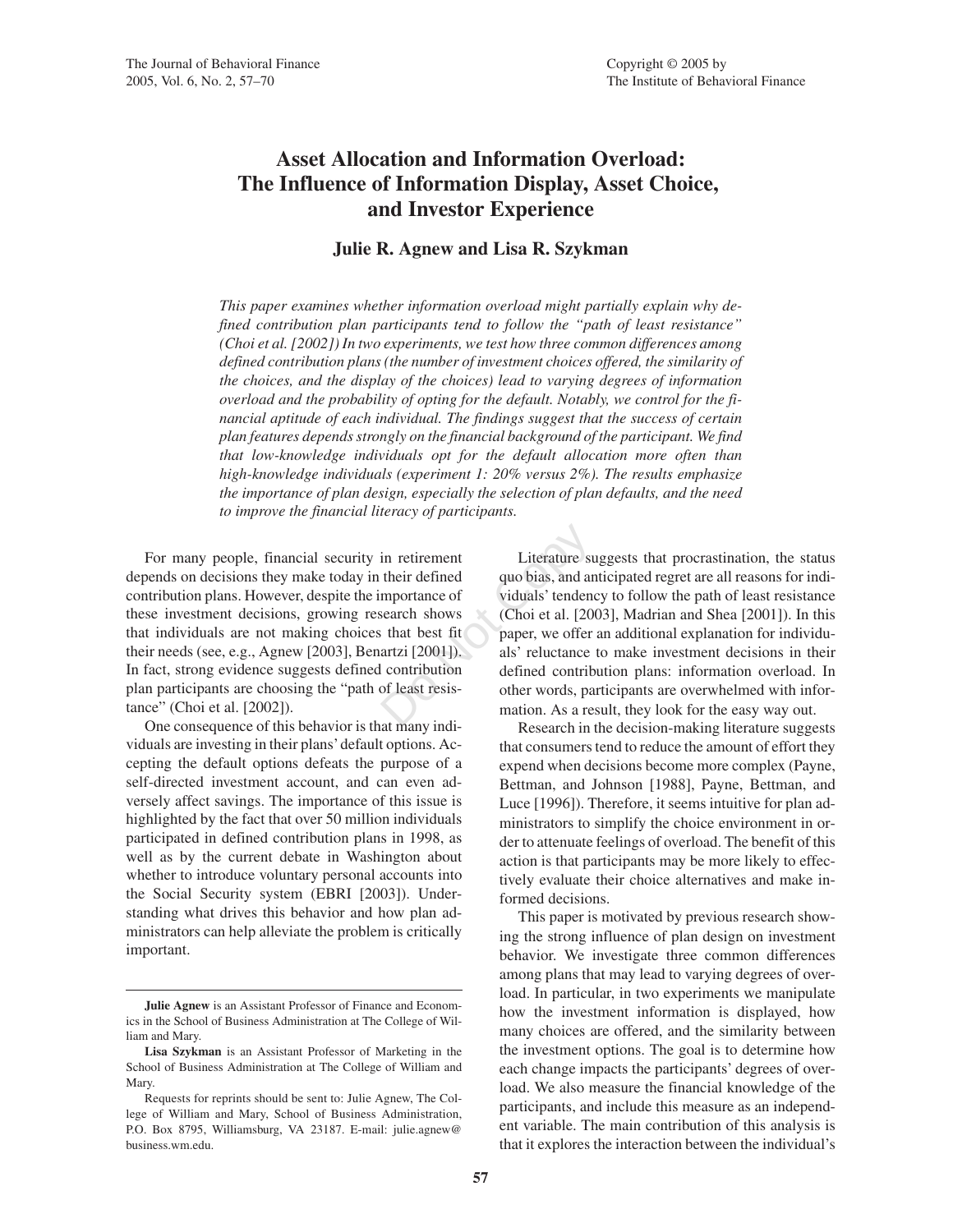tested financial knowledge and the manipulated plan features. The results emphasize the importance of plan design, especially the careful selection of plan default options, and the need to improve the financial literacy of participants.

The remainder of this paper is organized as follows. In the background section, we present a review of the existing literature. Next we describe the participants and discuss their performance on the financial literacy exam. We then present the methodology and the results from experiments 1 and 2, respectively. We conclude with a summary discussion of our findings and their implications.

# **Background**

A growing body of literature in finance and economics suggests that the design of defined contribution plans influences investment behavior (e.g., Choi et al. [2002]). Notably, seemingly benign decisions made by employers can have a large influence on participation rates, contribution levels, and asset allocation choices.

For example, an employer match program can positively influence participation and contribution levels (for a summary of the literature, see Munnell, Sunden, and Taylor [2001/2002]). Individuals also tend to invest more of their discretionary allocation in company stock when the employer match is in company stock (Benartzi [2001]). Recognizing the influence of plan design, some employers have introduced features, such as automatic enrollment plans and savings plans, that encourage participants to make better decisions and that increase participation and contribution levels (see, e.g., Choi et al. [2004]; Thaler and Benartzi [2004]). 1994]; Moorman<br>
ution levels<br>
ution levels<br>
ell, Sunden,<br>
overload and be r<br>
tend to inset allocation dec<br>
in company<br>
Another poten<br>
names are allocation dec<br>
names are allocation decay<br>
the number of in<br>
mec of plan<br>
Res

This paper investigates how plan design can influence one current problem in defined contribution plans—the prevalence of individuals investing according to their plans' default options. This tendency is highlighted in a study by Choi et al. [2004]. The authors found that 80% of participants in plans with automatic enrollment initially accepted the plan's low default savings rate and the conservative default investment fund. Three years later, over half these individuals maintained these default elections.

So what is wrong with the default election? First, default options are generally not optimized for the individual. Typical defaults are "one-size-fits-all" and tend to be conservative. This can result in inadequate savings for many individuals. Second, choosing the default election suggests that individuals are not carefully considering their options, which may have an adverse effect on future financial security.

As mentioned earlier, one reason for this phenomenon could be that individuals are experiencing information overload while making their investment decisions. There are a number of variables that may contribute to overload. One source could be how information about choices is presented to the investors. Effectively communicating choice information has long been a topic of interest for public policy makers and consumer researchers. Simply providing more information about investment options may not be enough to help investors make good decisions. As predicted in the economics of information literature, consumers will tend to use information more extensively if it costs less time and/or money to acquire (Stigler [1961]; Nelson [1970, 1974]). This suggests that when information is easier to obtain and evaluate, consumers are more likely to use it when making decisions or choices.

For example, literature on nutritional labeling shows that standardized information presented in labels and claims makes a difference in how consumers use the information and make their product choice. As dependable information becomes easier to use, consumers are more likely to use it to determine food quality, acquire more nutrition information prior to purchase, and improve their overall decision quality (Roe, Levy, and Derby [1999]; Ippolito and Mathios [1990, 1994]; Moorman [1990, 1996]; Muller [1985]). So if information about investment options is presented in a simpler way, investors should suffer less information overload and be more likely to use it when making asset allocation decisions.

Another potential source of information overload is the number of investment options offered in the plan. Research has shown that too many choices hamper decision making. A study conducted by Iyengar and Lepper [2000] compared consumers' reactions to two displays of jam—one with six flavors, the other with twenty-four. While more consumers showed an interest in the larger display, it was the smaller display that elicited more purchases. This experiment demonstrates that consumers not only reduce the amount of processing when a task becomes overwhelming, but they may also withdraw from the task entirely.

Increasing the number of choices has also been shown to be related to investment behavior. For example, Iyengar, Jiang, and Huberman [2003] find that increasing fund choice decreases 401(k) participation. The high number of choices offered in Sweden's public pension program (over 500) may explain the tendency of those participants to choose the default (although this hypothesis has not been formally tested). In that plan, with the exception of the first year, over 80% of eligible new participants invested in the default option (Weaver [2002]). While the number of choices in the Swedish system may seem extreme, the 403(b) plan we participate in offers over 285 investment choices across several vendors. One vendor alone offers 146 choices.

A third potential source of overload is the similarity of the options offered. As the number of funds grows, it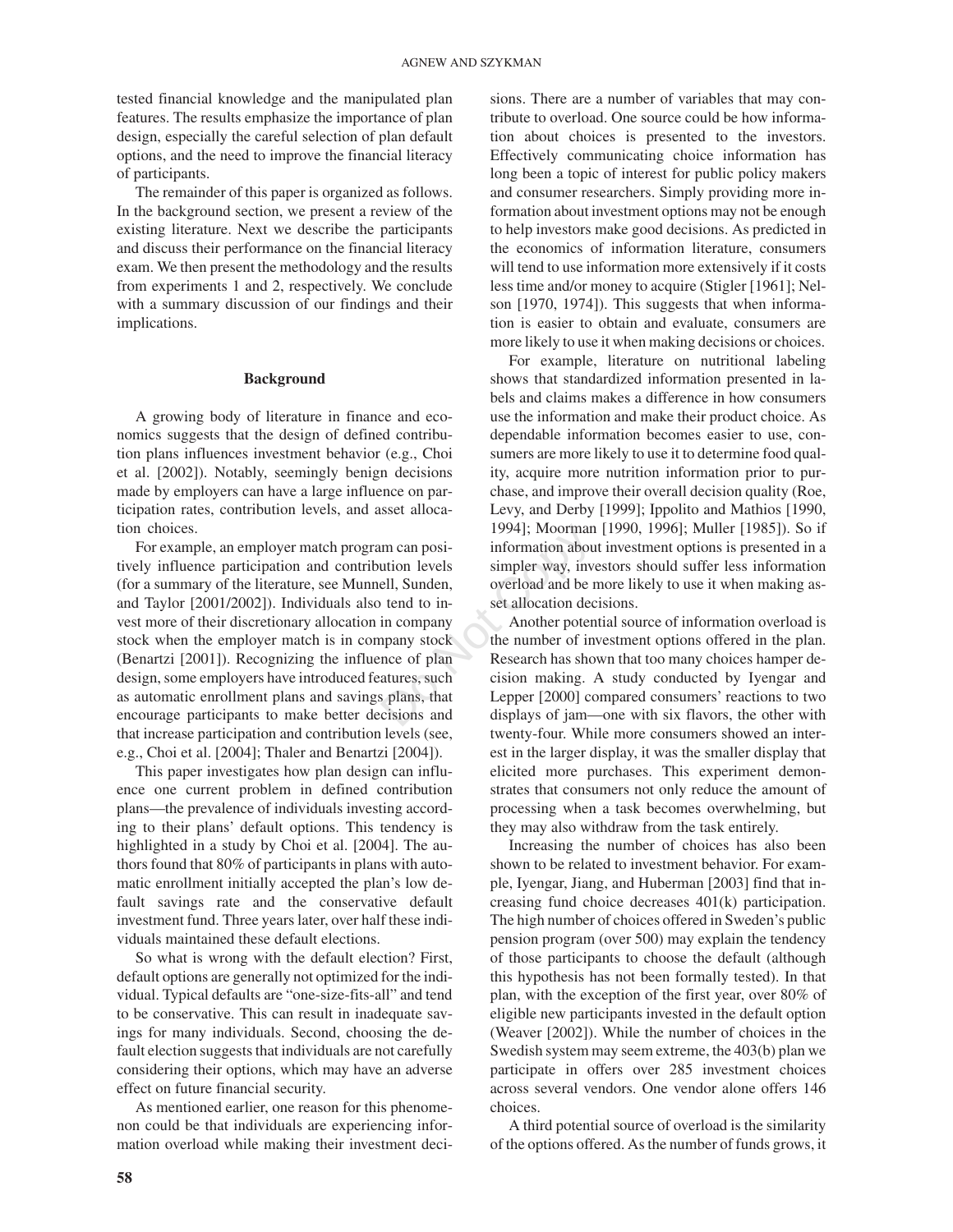is possible that they may seem more alike. For example, when participants can choose from multiple vendors (e.g., as in many university 403(b) plans), the choices offered by each vendor may be quite similar. A great deal of overlap probably exists among the most popular fund types (e.g., index funds). As similarity among the funds increases, overload does too, because funds are harder to differentiate from each other. This may indicate that it is generally better to have more distinct choice offerings.

Finally, the last factor we consider is a person's own financial knowledge. According to consumer researchers, there is an inverted U-shaped relationship between information search and knowledge—consumers with a moderate level of knowledge search the most before making a product choice (Bettman and Park [1980]). Experts have no need to do an extensive search because they already know a great deal. Novices, who have very little knowledge, become overwhelmed by a choice task very quickly. So, despite the fact that they would benefit the most from an extensive information search, they are less likely to engage in one. People with moderate knowledge search the most because they have a basic understanding that allows them to interpret the information, but they also realize the value of a more extensive search.

If investors lack the knowledge and experience to compare the available investment alternatives, the whole process can seem even more intimidating, which makes it more likely they will look for an easy way out. In the case of defined contribution plans, the easy way out may be choosing the default or using some other choice heuristic.1 Thus knowledge may be a critical individual difference that profoundly impacts a person's investment choices. ws them to in-<br>
lize the value taken directly f<br>
in the John Han<br>
experience to<br>
tribution Plan<br>
rnatives, the used by Wilco<br>
dating, which<br>
List [2002].<br>
easy way out. Our results s<br>
the easy way tors lack even a<br>
g some

In summary, we focus on four variables that may impact feelings of overload, asset allocation, and satisfaction with investment decision: 1) display of information, 2) number of choices, 3) similarity among choices, and 4) individual financial knowledge. Experiment 1 manipulates the influence of information display and the number of choices. Experiment 2 manipulates the influence of the similarity of the options and the number of investment choices. In both experiments, financial knowledge is measured.

# **Experiment Participants and Financial Literacy**

# **Experiment Participants**

Participants for both experiments were solicited during the summer months at a mid-size public university in the Southeast via campus mail, e-mail, and flyers. Participation was not limited to college employees, although the majority of participants were associated with the college. The study did attract several local tourists, parents of children attending camp on campus, and local construction workers. All participants were paid \$10 for their assistance. In addition, each person was entered into a \$500 drawing held at the conclusion of the study. As a result, each experiment had a broad representation of the overall population.

The participants were randomly assigned to each experiment. Table 1 provides a description of each experiment's sample. The demographics for both samples were very similar, suggesting that the randomization was successful. Both samples were predominantly female, with a majority of the individuals greater than thirty years old. There was a broad representation of occupations, including professional administrators, professors, secretarial staff, and maintenance workers. Salary and education levels were also well distributed.

# **Financial Literacy**

In order to study the interaction between knowledge and the manipulated variables, each participant was given a ten-question financial literacy exam during the experiment. The questions in the exam were taken directly from or adapted from questions asked in the John Hancock Financial Services Defined Contribution Plan Survey and financial literacy exams used by Wilcox [2003] and Dwyer, Gilkeson, and List [2002].

Our results support prior findings that many investors lack even a basic understanding of financial concepts (John Hancock Financial Services [2002]). Each question in the ten-point exam was worth one point. Table 2 reports the results of the exam. In both samples, the mean and median test scores are below 50%. In fact, more than one-third of all participants answered two or less questions correctly.

Table 3 provides the questions and the percent of the combined sample that answered each question correctly. In the subsequent experiments, we use the mean of the test scores across all participants from both experiments as our indicator of average financial knowledge. Based on this average, we divided the individuals into two knowledge groups, high-knowledge (above the mean) and low-knowledge (below the mean). The distribution of test scores in both experiments was very similar.

There were several surprising results from the exam. First, there was only one question that a majority of the individuals answered correctly. In total, 84% of the combined sample understood that they could lose money in the stock market. This is probably due to the publicity surrounding the end of the technology stock bubble. Unfortunately, a much lower percentage (43%) understood that they could lose money in the bond market. Only 32% knew the best time to transfer money into a long-term bond fund, and only 22% knew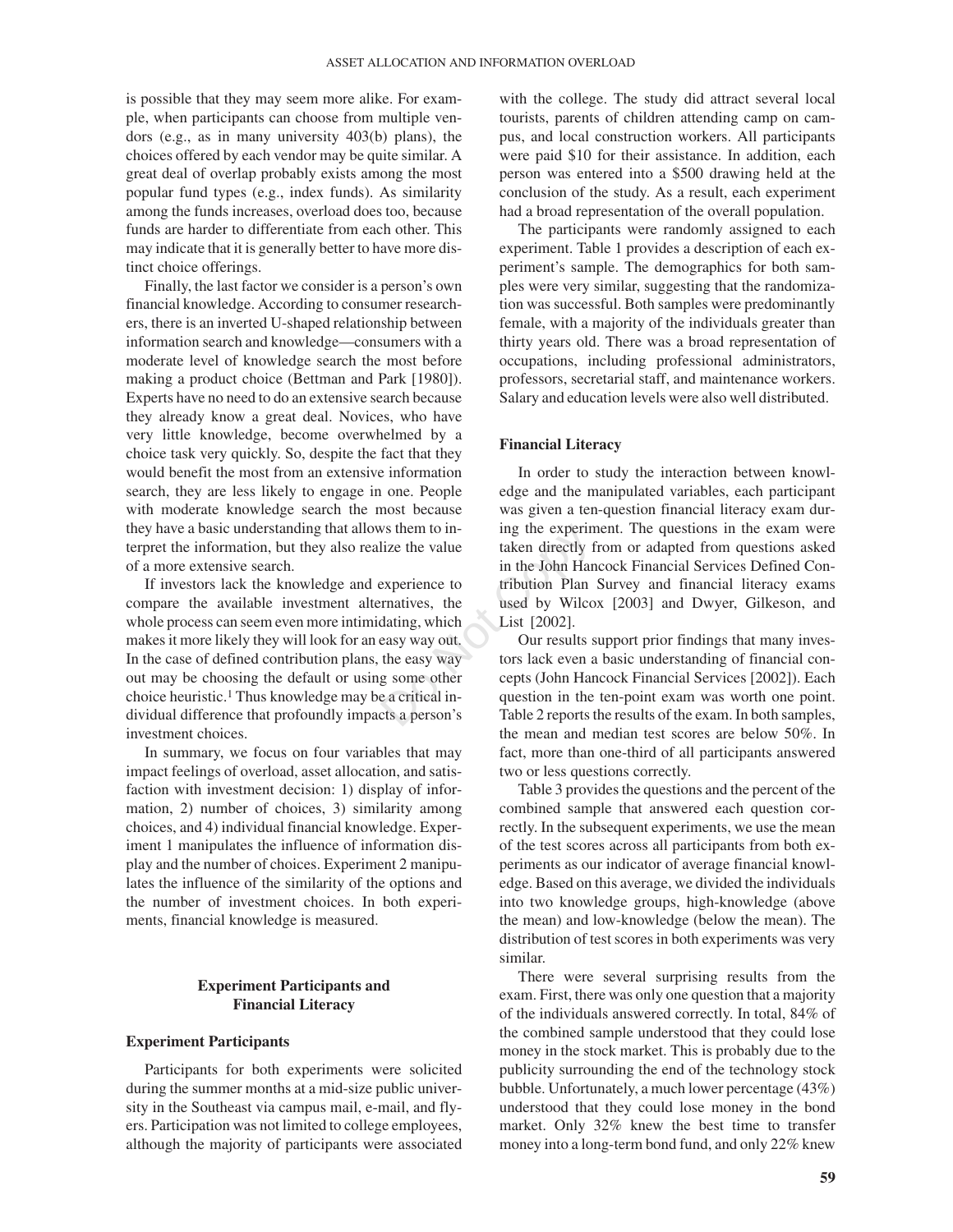## **Table 1.** *Description of Samples*

This table provides a description of the participants in each experiment based on demographic variables.

|                                  |                | <b>Experiment One</b> |                | <b>Experiment Two</b> |  |
|----------------------------------|----------------|-----------------------|----------------|-----------------------|--|
|                                  | $\mathbf N$    | $\%$                  | $\mathbf N$    | $\%$                  |  |
| Gender                           |                |                       |                |                       |  |
| Male                             | 62             | 31                    | 67             | 34                    |  |
| Female                           | 135            | 68                    | 131            | 66                    |  |
| Missing                          | $\mathbf{1}$   | $\mathbf{1}$          | $\mathfrak{2}$ | $\mathbf{1}$          |  |
| Age                              |                |                       |                |                       |  |
| Under 30 Years Old               | 26             | 13                    | 22             | 11                    |  |
| 30-39 Years Old                  | 51             | 26                    | 44             | 22                    |  |
| 40-49 Years Old                  | 49             | 25                    | 54             | 27                    |  |
| 50 Years Old and Older           | 64             | 32                    | 73             | 37                    |  |
| Missing                          | 8              | $\overline{4}$        | $\tau$         | $\overline{4}$        |  |
| <b>Marital Status</b>            |                |                       |                |                       |  |
| Single                           | 53             | 27                    | 65             | 33                    |  |
| Married                          | 141            | 71                    | 130            | 65                    |  |
| Missing                          | $\overline{4}$ | $\overline{2}$        | 5              | $\mathfrak{Z}$        |  |
| Children                         |                |                       |                |                       |  |
| Yes                              | 132            | 67                    | 138            | 69                    |  |
| N <sub>o</sub>                   | 63             | 32                    | 60             | 30                    |  |
| Missing                          | 3              | $\overline{2}$        | $\mathfrak{2}$ | $\mathbf{1}$          |  |
| Job Title                        |                |                       |                |                       |  |
| Part-time                        | 19             | 10                    | 13             | $\tau$                |  |
| Professional                     | 61             | 31                    | 64             | 32                    |  |
| Professor                        | 16             | 8                     | 26             | 13                    |  |
| Secretarial                      | 27             | 14                    | 27             | 14                    |  |
| Technical                        | 17             | 9                     | 12             | 6                     |  |
| <b>Skilled Crafts</b>            | $\mathfrak{2}$ | 1                     | 3              | $\overline{c}$        |  |
| Maintenance                      | 18             | 9                     | 21             | 11                    |  |
| <b>Teaching Assistant</b>        | $\mathfrak{Z}$ | $\overline{c}$        | 3              | $\overline{2}$        |  |
| Undergraduate                    | $\tau$         | $\overline{4}$        | 3              | $\overline{c}$        |  |
| Graduate                         | $\overline{2}$ | $\mathbf{1}$          | $\mathfrak{Z}$ | $\overline{2}$        |  |
| Other                            | 18             | 9                     | 19             | 10                    |  |
| Missing                          | 8              | $\overline{4}$        | 6              | 3                     |  |
| Salary                           |                |                       |                |                       |  |
| $$0 - 19,999$                    | 41             | 21                    | 39             | 20                    |  |
| \$20,000-\$29,999                | 41             | 21                    | 37             | 19                    |  |
| \$30,000-\$39,999                | 45             | 23                    | 43             | 22                    |  |
| \$40,000-\$59,999                | 31             | 16                    | 38             | 19<br>19              |  |
| Greater than \$60,000            | 33             | 17<br>$\overline{4}$  | 37             |                       |  |
| Missing<br>Education             | $\overline{7}$ |                       | 6              | $\mathfrak{Z}$        |  |
|                                  |                |                       |                |                       |  |
| High School or Less              | 19<br>51       | 10<br>26              | 28<br>48       | 14<br>24              |  |
| Some College<br>College Graduate | 45             | 23                    | 41             | 21                    |  |
| Some Graduate Work               | 16             | $\,$ 8 $\,$           | 11             | 6                     |  |
| <b>Graduate Degree</b>           | 64             | 32                    | 70             | 35                    |  |
| Missing                          | 3              | $\mathfrak{2}$        | $\mathbf{2}$   | $\mathbf{1}$          |  |
|                                  |                |                       |                |                       |  |

the definition of beta. Most people did not know what types of investment securities are found in money market funds: only 13% answered this question correctly. In fact, 10% of the sample believed money market funds are riskier than equity funds.

We ran an ordinary least squares regression to determine the relationship between each participant's demographic characteristics and test score. The results, which show a significant relationship between gender and test score, are presented in Table 4. Women scored one-half point lower on the exam than men. Age also had a significant influence, with the results suggesting that younger participants know less than older participants. One explanation for this result may be that as individuals age they tend to gain financial experience, thereby increasing their financial literacy.

We found that married individuals also did better than their single counterparts. This may be because married individuals are more interested in finance out of concern for providing for their spouses. This interest translates into higher scores, and may lead us to expect that people with children would also know more. However, we found that the people with children knew less than their counterparts without children, possibly be-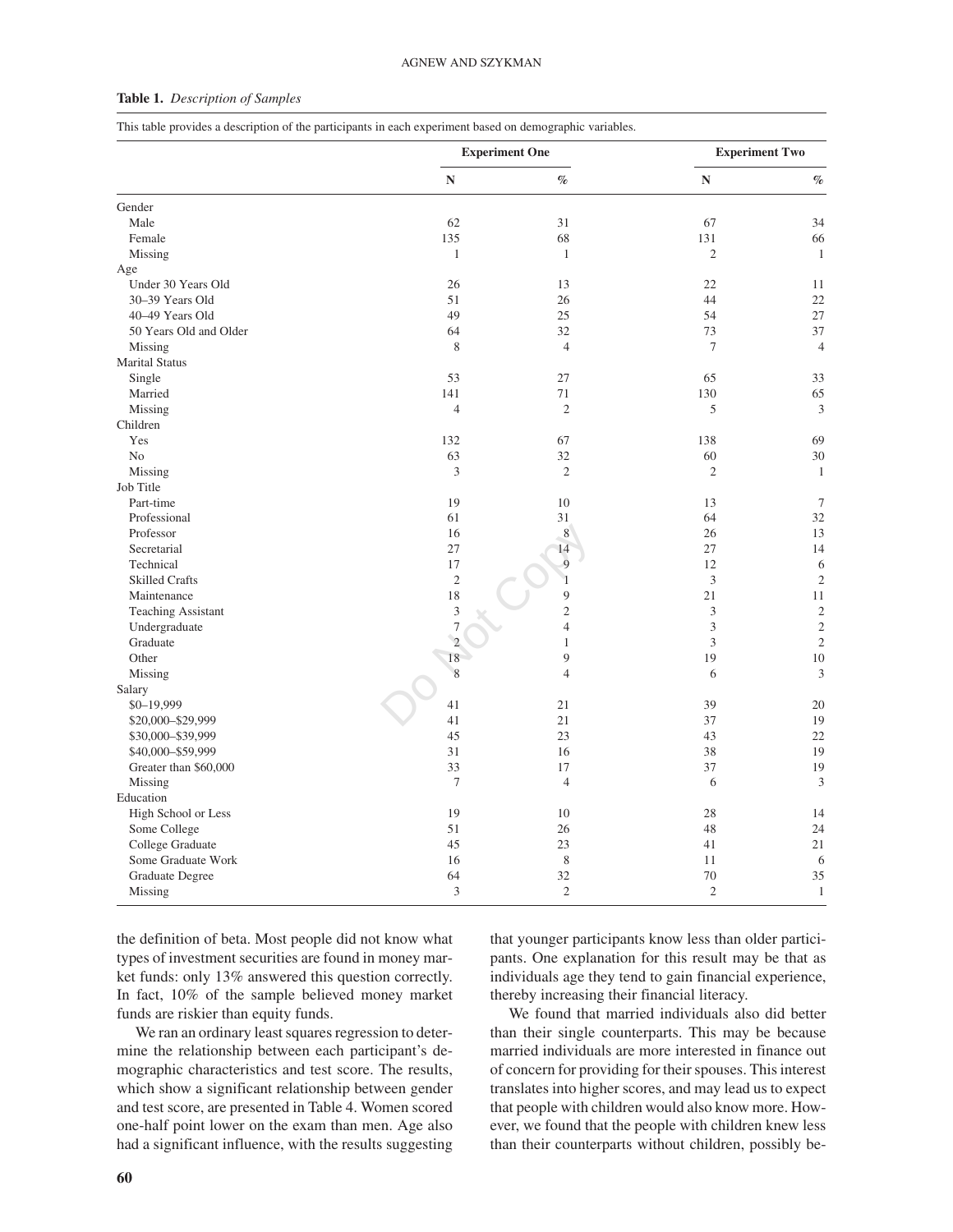#### **Table 2.** *Summary of Test Scores*

|                   |     | <b>Experiment One</b> |          |                | <b>Experiment Two</b> |        |  |
|-------------------|-----|-----------------------|----------|----------------|-----------------------|--------|--|
| <b>Test Score</b> | N   | $\%$                  | Cum. $%$ | N              | $\%$                  | Cum. % |  |
| 0                 | 13  |                       |          | 9              |                       |        |  |
|                   | 19  | 10                    | 16       | 24             | 12                    | 17     |  |
|                   | 38  | 19                    | 35       | 39             | 20                    | 36     |  |
|                   | 39  | 20                    | 55       | 28             | 14                    | 50     |  |
|                   | 29  | 15                    | 70       | 30             | 15                    | 65     |  |
|                   | 14  |                       | 77       | 20             | 10                    | 75     |  |
| <sub>(</sub>      | 14  |                       | 84       | 20             | 10                    | 85     |  |
|                   | 12  | 6                     | 90       | 11             | <sub>6</sub>          | 91     |  |
| 8                 | 9   |                       | 94       | 8              |                       | 95     |  |
| 9                 | 10  |                       | 99       | 9              |                       | 99     |  |
| 10                |     |                       | 100      | $\mathfrak{D}$ |                       | 100    |  |
| Total             | 198 |                       |          | 200            |                       |        |  |
| Mean              |     | 3.73                  |          |                | 3.84                  |        |  |
| Median            |     | 3.00                  |          |                | 3.50                  |        |  |

Participants in each experiment were given a written test to assess their financial literacy. The test was comprised of ten questions worth one point each. The table below summarizes the participants' performance in each experiment.

#### **Table 3.** *Summary of Test Questions*

Below are the ten questions given on the financial literacy exam. For each question, the percent of the total participants from both experiments who answered the question correctly is provided.

|     | Percent of Combined Sample Who Answered Each Question Corectly                                                                                                                                                                                                              |         |
|-----|-----------------------------------------------------------------------------------------------------------------------------------------------------------------------------------------------------------------------------------------------------------------------------|---------|
|     | <b>Test Question</b>                                                                                                                                                                                                                                                        | Percent |
| 1.  | Which of the following types of investments are typically found in a money market fund? Stocks, Bonds or Short Term<br><b>Securities</b>                                                                                                                                    | 13      |
| 2.  | When is the best time to transfer money into a long-term bond fund? When interest rates are expected to  increase,<br>remain stable, decrease, interest rate doesn't matter, don't know                                                                                     | 32      |
| 3.  | If you were to invest \$1,000 in a STOCK FUND, would it be possible to have less than \$1,000 when you decide to<br>withdraw or move it to another fund?                                                                                                                    | 84      |
| 4.  | If you were to invest \$1,000 in a BOND FUND, would it be possible to have less than \$1,000 when you decide to<br>withdraw or move it to another fund?                                                                                                                     | 43      |
| 5.  | If you were to invest \$1,000 in a MONEY MARKET FUND, would it be possible to have less than \$1,000 when you<br>decide to withdraw or move it to another fund?                                                                                                             | 45      |
| 6.  | A stock fund's beta rating can best be described as  a. A measure of relative volatility of the fund vs. the S&P 500<br>index, b. A measure of relative growth vs. the S&P 500 index, c. A measure of the relative capital outflow of the fund vs.<br>the $S\&P 500$ index. | 22      |
| 7.  | A money market mutual fund is guaranteed by the U.S. government against principal loss.                                                                                                                                                                                     | 45      |
| 8.  | High yield bond funds are invested in bonds with strong credit ratings.                                                                                                                                                                                                     | 37      |
| 9.  | If you invest in a bond mutual fund with an average maturity of five years, this means that you cannot withdraw your<br>money from the fund within a five-year period without incurring a penalty.                                                                          | 29      |
| 10. | A stock market index fund is actively managed by a fund portfolio manager.                                                                                                                                                                                                  | 24      |

cause people with larger families have less time to educate themselves about finance.

One of the largest significant influences on the test score is related to salary. The omitted category in the regression is participants earning \$60,000 or more per year. Relative to these highly paid individuals, those earning less tend to know less about financial matters. The test scores decline as salary level declines, with those earning less than \$20,000 scoring 2.6 points lower than the highest salary group.

Finally, education also played an important role. The omitted category is participants with graduate degrees. Relative to the most educated individuals, individuals with less than a college degree performed the worst on the exam. Taken together, a single female in her twenties, in the lowest wage category, with a high school education or less, would be expected to score 7.41 points lower on the exam than a married man over fifty, with a graduate degree, earning more than \$60,000.

Table 5 examines the correlation between a person's perceived knowledge (what they think they know) and their actual financial literacy test score.2 The point of this analysis is to study whether the correlation is stronger for certain types of individuals. The results seem to suggest that it is. There is a positive correlation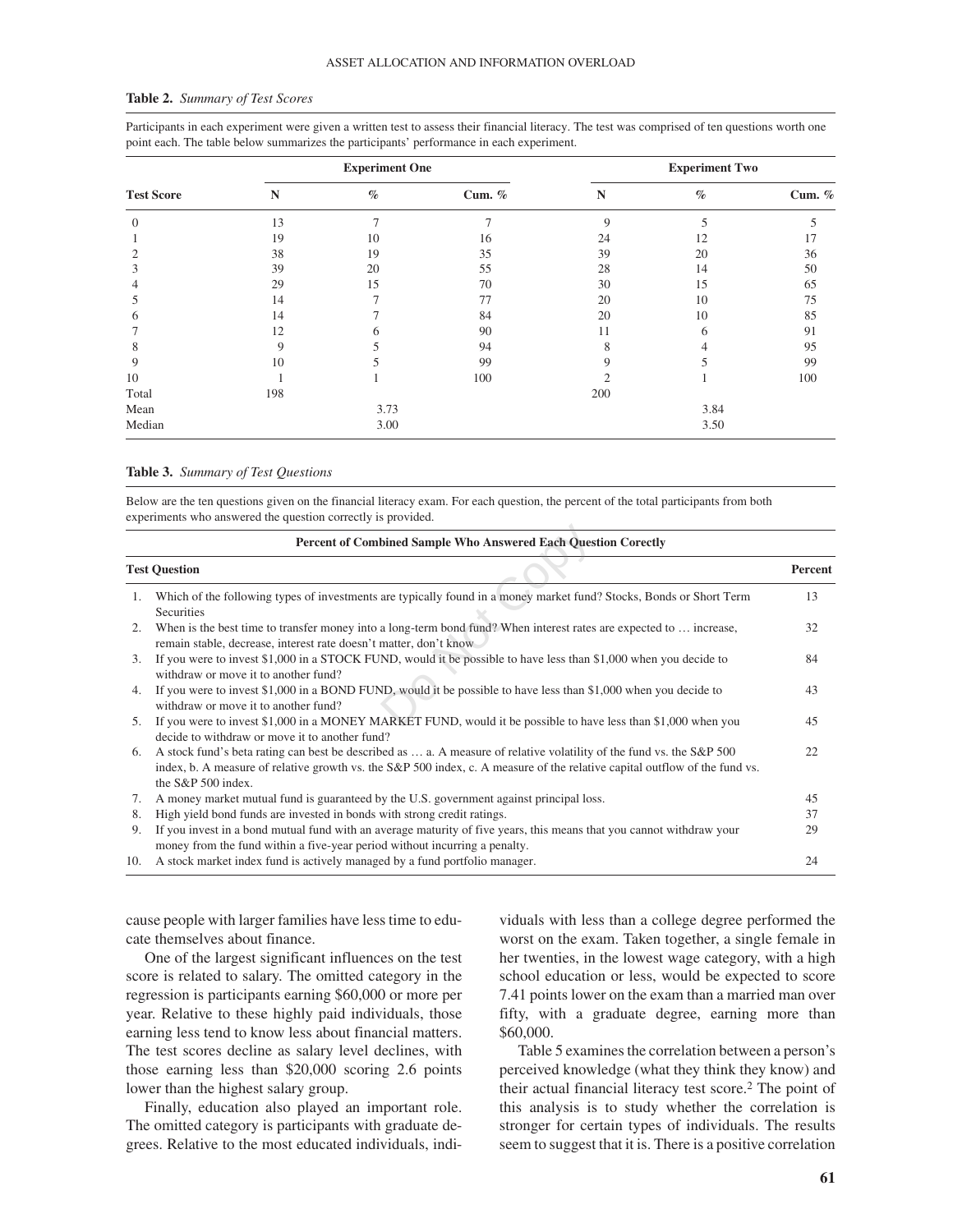## **Table 4.** *Financial Literacy Regression*

This table presents the results of an ordinary least squares regression. The dependent variable is the financial literacy test score earned by each participant. "Female" is a dummy variable equal to 1 if the participant is female, and 0 otherwise. "Under 30 Years Old," "30–39 Years Old," and "40–49 Years Old" are dummy variables equal to 1 if the participant falls in that age range. The omitted age range is "50 Years and Older." "Married" is a dummy variable equal to 1 if the participant is married. "Children" is a dummy variable equal to 1 if the participant has children. "\$0–\$19,999," "\$20,000–\$29,999," "\$30,000–\$39,999," and "\$40,000–\$59,999" are dummy variables that refer to the participant's annual salary. The omitted salary range is "Equal to or Greater than \$60,000." "High School or Less," "Some College," "College Graduate," and "Some Graduate Work" are dummy variables referring to the participant's highest level of education. The omitted dummy variable is "Graduate Degree." P-values are based on robust standard errors adjusted for heteroskedasticity. \*\*\*indicates significance at the 1% level, \*\*indicates significance at the 5% level, and \*indicates significance at the 10% level.

#### **Dependent Variable: Test Score**

|                                                                                              | Coefficent                                                                                                                                                                                                                                                                                                                                                                                                                                                                                                                                                                            | <b>P-Value</b> |
|----------------------------------------------------------------------------------------------|---------------------------------------------------------------------------------------------------------------------------------------------------------------------------------------------------------------------------------------------------------------------------------------------------------------------------------------------------------------------------------------------------------------------------------------------------------------------------------------------------------------------------------------------------------------------------------------|----------------|
| Constant                                                                                     | 7.1675                                                                                                                                                                                                                                                                                                                                                                                                                                                                                                                                                                                | $0.000$ ***    |
| Female                                                                                       | $-0.4456$                                                                                                                                                                                                                                                                                                                                                                                                                                                                                                                                                                             | $0.085*$       |
| Under 30 Years Old                                                                           | $-1.5968$                                                                                                                                                                                                                                                                                                                                                                                                                                                                                                                                                                             | $0.001$ ***    |
| 30–39 Years Old                                                                              | $-0.9387$                                                                                                                                                                                                                                                                                                                                                                                                                                                                                                                                                                             | $0.006$ ***    |
| 40-49 Years Old                                                                              | $-0.7953$                                                                                                                                                                                                                                                                                                                                                                                                                                                                                                                                                                             | $0.007$ ***    |
| Married                                                                                      | 0.6081                                                                                                                                                                                                                                                                                                                                                                                                                                                                                                                                                                                | $0.019**$      |
| Children                                                                                     | $-0.8379$                                                                                                                                                                                                                                                                                                                                                                                                                                                                                                                                                                             | $0.010**$      |
| $$0 - 19,999$                                                                                | $-2.6317$                                                                                                                                                                                                                                                                                                                                                                                                                                                                                                                                                                             | $0.000$ ***    |
| \$20,000-\$29.999                                                                            | $-2.3217$                                                                                                                                                                                                                                                                                                                                                                                                                                                                                                                                                                             | $0.000$ ***    |
| \$30,000-\$39,999                                                                            | $-2.0273$                                                                                                                                                                                                                                                                                                                                                                                                                                                                                                                                                                             | $0.000$ ***    |
| \$40,000-\$59,999                                                                            | $-1.4631$                                                                                                                                                                                                                                                                                                                                                                                                                                                                                                                                                                             | $0.002$ ***    |
| High School or Less                                                                          | $-2.1285$                                                                                                                                                                                                                                                                                                                                                                                                                                                                                                                                                                             | $0.000$ ***    |
| Some College                                                                                 | $-0.9431$                                                                                                                                                                                                                                                                                                                                                                                                                                                                                                                                                                             | $0.011**$      |
| College Graduate                                                                             | 0.0986                                                                                                                                                                                                                                                                                                                                                                                                                                                                                                                                                                                | 0.802          |
| Some Graduate Work                                                                           | $-0.5906$                                                                                                                                                                                                                                                                                                                                                                                                                                                                                                                                                                             | 0.247          |
| Number of Observations                                                                       | 274                                                                                                                                                                                                                                                                                                                                                                                                                                                                                                                                                                                   |                |
| R-Squared                                                                                    | 0.42                                                                                                                                                                                                                                                                                                                                                                                                                                                                                                                                                                                  |                |
| <b>Table 5.</b> Correlation Between Test Score and Personal Perception of Relative Knowledge |                                                                                                                                                                                                                                                                                                                                                                                                                                                                                                                                                                                       |                |
| "confidence." level are reported below                                                       | This table reports the correlation between the participants' financial literacy test scores and their own perceptions of their relative financial<br>knowledge. The relative financial knowledge measure is derived from each participant's answer to a survey question. In both experiments,<br>each participant was asked to rate his knowledge of retirement investments relative to other people on a scale from one to ten (with one equal<br>to much less knowledge than others, and ten equal to a great deal more knowledge than others). The median test score and knowledge |                |

# **Table 5.** *Correlation Between Test Score and Personal Perception of Relative Knowledge*

|                           | $\mathbb{N}$ | Correlation | <b>Median Test Score</b> | <b>Median Confidence</b> |
|---------------------------|--------------|-------------|--------------------------|--------------------------|
| Job Title                 |              |             |                          |                          |
| Part-time                 | 25           | 0.61        | 2.0                      | 5.0                      |
| Professional              | 99           | 0.49        | 4.0                      | 6.0                      |
| Professor                 | 31           | 0.77        | 6.0                      | 7.0                      |
| Secretarial               | 36           | 0.56        | 3.0                      | 3.0                      |
| Technical                 | 22           | 0.35        | 3.0                      | 6.0                      |
| Maintenance               | 26           | 0.17        | 2.5                      | 4.0                      |
| <b>Teaching Assistant</b> | 4            | 0.54        | 2.0                      | 4.5                      |
| Undergraduate             | 8            | 0.41        | 2.0                      | 3.0                      |
| Graduate                  | 5            | 0.78        | 2.0                      | 4.0                      |
| Other                     | 26           | 0.26        | 3.0                      | 4.5                      |
| Salary                    |              |             |                          |                          |
| $$0-19,999$               | 59           | 0.42        | 2.0                      | 4.0                      |
| \$20,000-\$29,999         | 57           | 0.38        | 3.0                      | 3.0                      |
| \$30,000-\$39,999         | 68           | 0.49        | 4.0                      | 5.0                      |
| \$40,000-\$59,999         | 52           | 0.45        | 4.0                      | 6.0                      |
| Greater than \$60,000     | 47           | 0.55        | 7.0                      | 7.0                      |
| Education                 |              |             |                          |                          |
| High School or Less       | 34           | 0.10        | 1.0                      | 3.0                      |
| Some College              | 73           | 0.45        | 2.0                      | 4.0                      |
| College Graduate          | 65           | 0.60        | 4.0                      | 5.0                      |
| Some Graduate Work        | 19           | 0.71        | 4.0                      | 6.0                      |
| Graduate Degree           | 98           | 0.59        | 5.0                      | 6.0                      |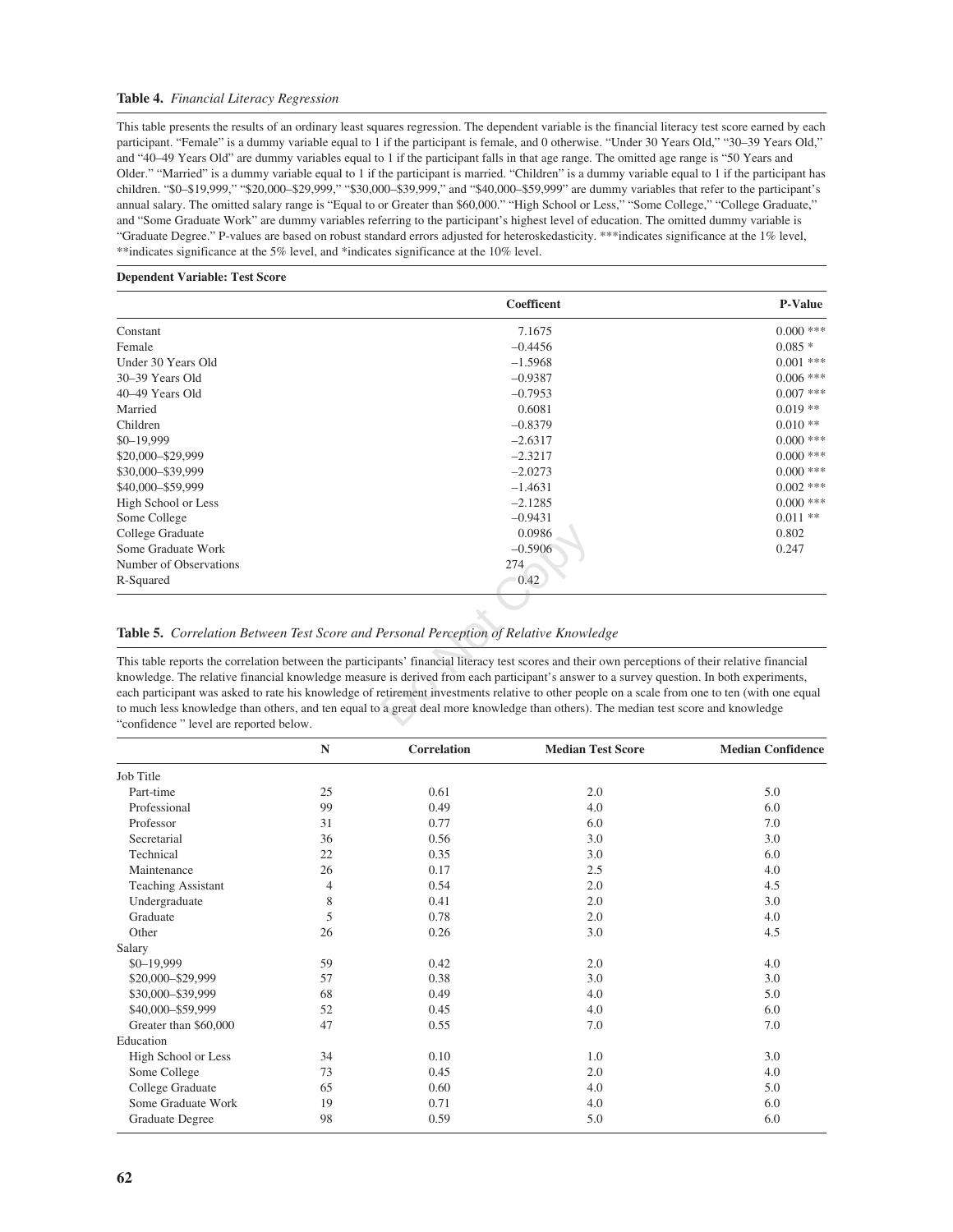of 0.77 for professors, which suggests these individuals "know what they know." On average, this group scored the highest on the exam and also accurately believes that they know more than others. Alternatively, the maintenance workers show a 0.17 correlation between their test score and their perceived knowledge. This group may not have a good understanding of how little they actually know about investments. Similarly, those earning the highest salaries report a higher correlation than those earning the least (0.55 versus 0.42). After reviewing the earlier regression results, it is not surprising that those earning the highest salaries perform the best on the exam and also perceive themselves to be more knowledgeable. The lowest correlation reported is for those with an education of high school or less (0.10).

# **Experiment 1: Information Display (Table Versus Booklet) and Number of Investment Options (Low Number of Options Versus High Number of Options)**

# **Method**

Experiment 1 used a 2 (Display)  $\times$  2 (Number of Choices)  $\times$  2 (Knowledge) between-subjects design. Participants were asked to allocate a fictitious \$1,000 in retirement savings among several mutual funds. They were also given the option of putting the entire \$1,000 in a conservative default option (money market fund). To facilitate their decision making, they were given information about the performance of the asset choices based on eleven commonly reported attributes, including returns over various time periods, the stan-Format produce<br>
pants must sort to<br>
to compare opti<br>
2 (Number of similar to what<br>
bjects design.<br>
itious \$1,000 The second s<br>
nutual funds.<br>
Integrals of fund choice<br>
ing the entire<br>
money market<br>
g, they were tion, indiv

| Table 6. Investment Types and Reported Financial Attributes |  |
|-------------------------------------------------------------|--|
|-------------------------------------------------------------|--|

dard deviation of the one-year returns, and investment type. The reported statistics we gave to participants were actual performance measures from real funds obtained from the Morningstar website.

The funds were divided into five fictitious fund families. Each offered at least one investment fund in each investment type. Table 6 summarizes the investment types and the reported statistics. The real names of the funds were changed to avoid biasing the results. Pretests were done on the fund family names to ensure they did not have any overly positive or negative associations.

To manipulate the display of information, we presented fund choices in either a table (low search cost) or a booklet (high search cost). We used existing 403(b) plan information to develop the stimulus for both conditions. For the low search cost condition (table), the asset choices were presented on one page, in a standard spreadsheet format organized by investment type. For the high search condition (booklet), the same exact information was presented for each asset, but the fund options were in a booklet organized by fund family. Each page of the booklet was dedicated to one fund family and the funds were not organized by type. This format produces higher search costs because participants must sort through multiple booklet pages in order to compare options within one investment type. This is similar to what a participant in a 403(b) must do when comparing offerings from different fund vendors.

The second source of manipulation was the number of fund choices. Participants were given either six funds (low number of choices) or sixty funds (high number of choices).<sup>3</sup> As described in the previous section, individuals were then divided into "high-knowledge" and "low-knowledge" categories based on their financial knowledge test scores.

| Panel A. Investment Types                                      |  |
|----------------------------------------------------------------|--|
| 1. Money Market Funds                                          |  |
| 2. Bond Index Funds                                            |  |
| 3. Equity Index Funds                                          |  |
| 4. Equity Growth Funds                                         |  |
| 5. Equity Blended Funds                                        |  |
| 6. Equity Value Funds                                          |  |
| <b>Panel B. Reported Financial Attributes</b>                  |  |
| 1. Investment Type                                             |  |
| 2. Year-to-Date Return $(\%)$                                  |  |
| 3. One-Year Return $(\%)$                                      |  |
| 4. Three-Year Return(%)                                        |  |
| 5. Five-Year Return                                            |  |
| 6. Expense Ratio $(\% )$                                       |  |
| 7. Net Assets (\$ Millions)                                    |  |
| $\alpha$ by $\alpha$ in the form $\alpha$ is the form $\alpha$ |  |

- 8. Risk (Standard Deviation of One-Year Returns)
- 9. Analyst Risk Description (Relative to Other Funds in Investment Type: Low, Below-Average, Average, Above-Average, High)

11. Seven-Day Yield (%) (Only Reported for Money Market Funds)

<sup>10.</sup> Manager Tenure (Years)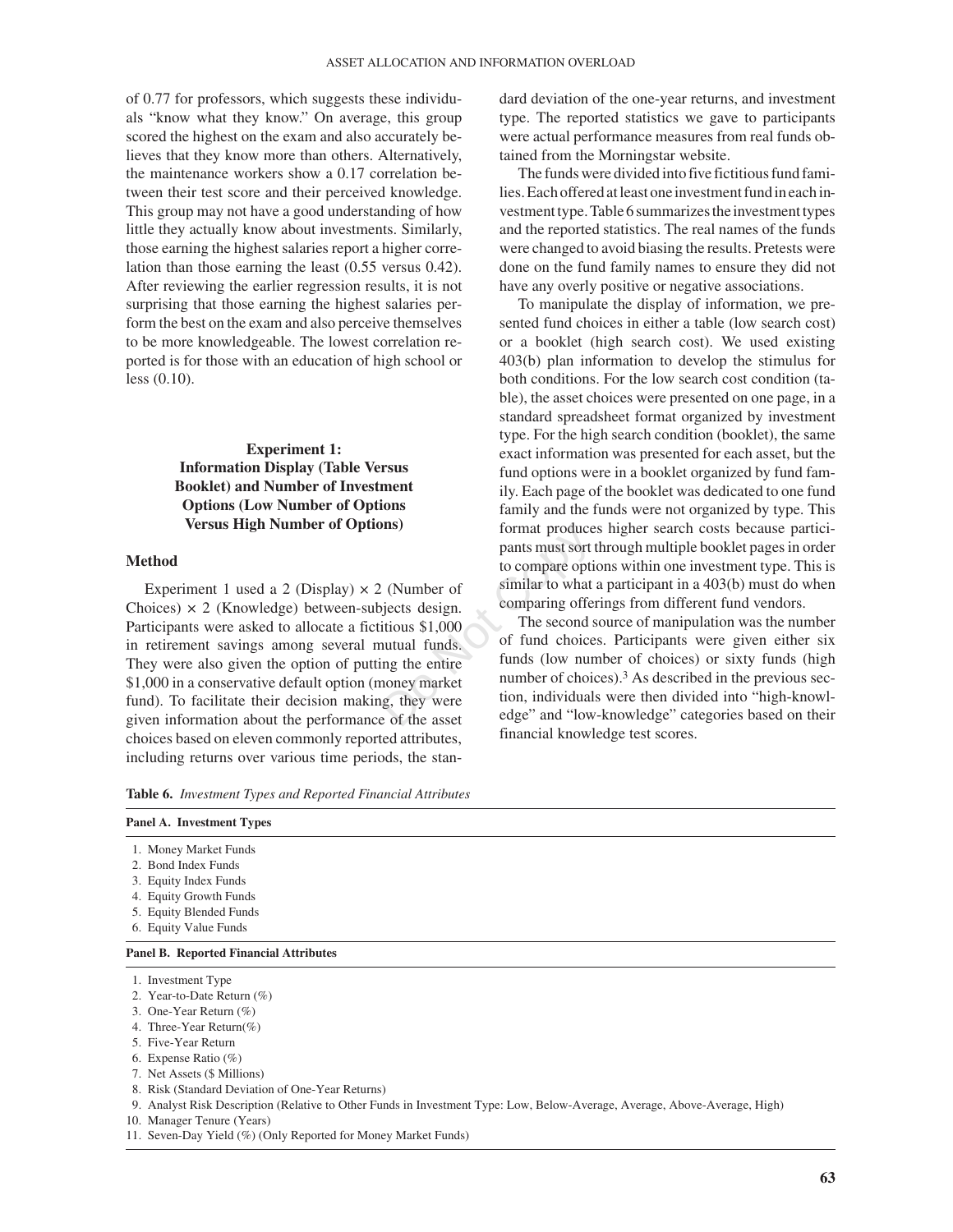#### **Table 7.** *Composition of Overload and Satisfaction Measures*

## **Panel A. Overload Measure (on a scale of 1 to 6, from strongly disagree to strongly agree)**

- 1. There were too many different options to consider.
- 2. This decision required a great deal of thought.
- 3. This was a difficult decision.
- 4. I found this decision to be overwhelming.
- 5. It was difficult to comprehend all of the information available to me.
- 6. This task was stressful.
- 7. It was a relief to make a decision.

# **Panel B. Satisfaction Measure**

- 1. How satisfied are you with your allocation decision? (Scale 1 to 7, Very Dissatisfied to Very Satisfied)
- 2. How certain are you that you made the best allocation decision? (Scale 1 to 7, Very Uncertain to Very Certain)
- 3. How confused did you feel while performing the task? (Scale 1 to 7, Very Confused to Not at all Confused)
- 4. How likely is it that you did not make the best allocation decision? (Reverse scored, Scale 1 to 7, Very Unlikely to Very Likely)
- 5. How likely is it that some of the funds that you did not choose would be equal to or better than the ones that you did select? (Reverse scored, Scale 1 to 7, Very Unlikely to Very Likely)

Standardized item alpha 0.7244

Standardized item alpha 0.8007

Once the participants made their allocation decisions, they were asked about information overload and choice satisfaction. Table 7 reports the questions and their reliability. To determine participants' perceptions of their ability to make good investment decisions, we also asked about confidence in their choices and the perceived quality of their decisions.

# **Results**

Panel A of Table 8 reports the cell means for the overload measure. Using a three-factor analysis of variance, we found two significant main effects. As expected, there was a significant difference in measured overload between the two knowledge categories  $(F(1, 186) = 20.54, p < 0.01).$ <sup>4</sup> Individuals with less than average knowledge were significantly more overwhelmed than those with above average knowledge. In addition, individuals presented with more choices experienced greater overload  $(F(1, 186))$  = 5.11,  $p < 0.05$ ). This supports the hypothesis that participants will begin to experience information overload as the number of alternatives increases. We did not find a main effect related to the display condition (booklet versus table).

We found two significant interaction effects, suggesting that how individuals react to changes in the number of options (F(1, 186) = 2.71,  $p < 0.10$ ) or how the information is displayed (F(1, 186) = 7.19,  $p \lt \theta$ 0.01) depends on their relative knowledge.

Figure 1 shows the results graphically. In the leftmost graph, low-knowledge individuals are overwhelmed regardless of the number of choices. This is confirmed statistically with Scheffe multiple-comparison tests. We found no statistical difference in experienced overload between the high choice and low choice conditions for these individuals, however.

Interestingly, the number of choices does have an impact on the reported overload of high-knowledge individuals. They experienced statistically greater feelings of overload with more choices  $(p < 0.10)$ .<sup>5</sup> This is an important finding because it indicates that changes in plan design, such as decreasing the number of choices, may be effective in reducing information overload, but not for all participants. In this case, it only helped those with above average knowledge. For low-knowledge participants, a very vulnerable group, it did nothing. Processions, we<br>
are and the in plan design,<br>
choices, may be<br>
overload, but not<br>
only helped those<br>
low-knowledge p<br>
eans for the it did nothing.<br>
analysis of the in the analysis of<br>
effects. As<br>
viduals with few<br>
less ov

Another striking result is that high-knowledge individuals with few investment options are significantly less overloaded than low-knowledge participants in either context ( $p < 0.01$  in both cases).

The second significant interaction effect is between knowledge and the display condition. High-knowledge individuals who were given the table format were significantly less overloaded than low-knowledge individuals who were given either format  $(p < 0.01$  in both cases). However, we found no differences in the overload measure of the high-knowledge participants in the booklet condition and the low-knowledge participants in either format. In addition, manipulating the display did nothing to attenuate either group's feelings of overload.

We also investigated reported feelings of satisfaction. In this case, there were only two significant main effects and no interactions. Table 8, Panel B, reports the means. High-knowledge individuals were more satisfied with their decisions than low-knowledge individuals (F(1, 189) = 6.82,  $p < 0.01$ ). Individuals who received the table format were also more satisfied with their decision  $(F(1, 189) = 3.11, p < 0.10)$ .

Focusing on the actual asset allocation, we coded an indicator variable that was equal to 1 if the participant chose the default option, and 0 for a non-default alloca-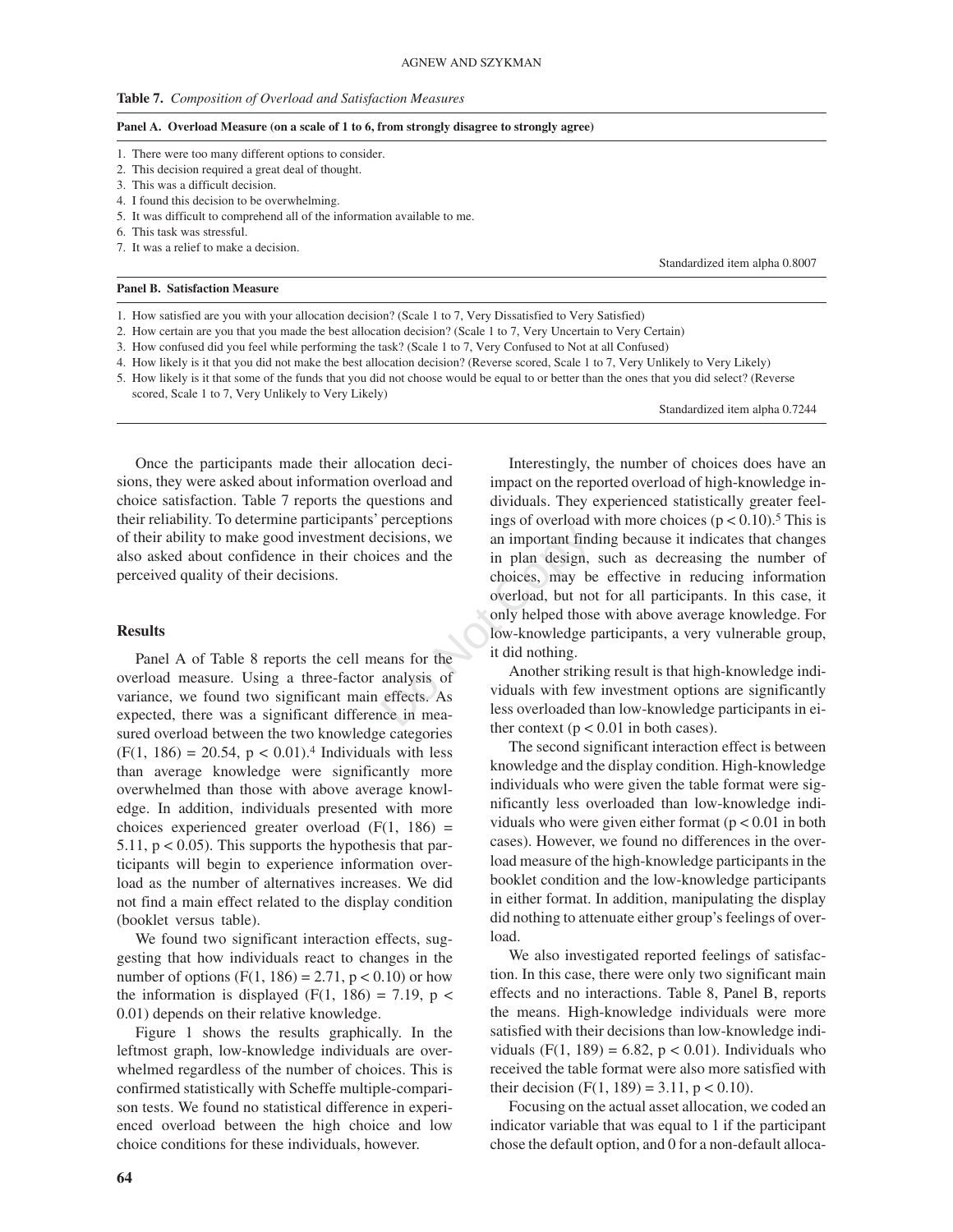# **Table 8.** *Experiment 1: Cell Means*

The following tables present the cell means for the display experiment. The number of participants in each cell is in parentheses. \*\*\* indicates significance at the 1% level, \*\* indicates significance at the 5% level, and \* indicates significance at the 10% level.

# **Panel A. Mean of Overload Measure**

|                   | <b>Table</b>                    |                                  | <b>Booklet</b>                  |                                  |                               |
|-------------------|---------------------------------|----------------------------------|---------------------------------|----------------------------------|-------------------------------|
|                   | <b>Low Number</b><br>of Choices | <b>High Number</b><br>of Choices | <b>Low Number</b><br>of Choices | <b>High Number</b><br>of Choices | Knowledge<br><b>Type Mean</b> |
| Low Knowledge     | 27.10(30)                       | 28.83(23)                        | 26.52(27)                       | 25.96(26)                        | $27.05***(106)$               |
| High Knowledge    | 19.09<br>(22)                   | 23.12(26)                        | 22.78(18)                       | 26.18(22)                        | $22.81***$ (88)               |
| All               | (52)<br>23.71                   | 25.80(49)                        | 25.02(45)                       | 26.06(48)                        |                               |
| Display Type Mean |                                 | 24.72 (101)                      |                                 | 25.56 (93)                       |                               |
|                   | Low Number of Choices Mean:     |                                  | $24.32**$ (97)                  |                                  |                               |
|                   | High Number of Choices Mean:    |                                  | $25.93**$ (97)                  |                                  |                               |

#### **Panel B. Mean of Satisfaction Measure**

|                   | <b>Table</b>                    |                                  |                                 | <b>Booklet</b>                   |                               |
|-------------------|---------------------------------|----------------------------------|---------------------------------|----------------------------------|-------------------------------|
|                   | <b>Low Number</b><br>of Choices | <b>High Number</b><br>of Choices | <b>Low Number</b><br>of Choices | <b>High Number</b><br>of Choices | Knowledge<br><b>Type Mean</b> |
| Low Knowledge     | 20.16(32)                       | 18.43 (23)                       | 19.07(28)                       | 18.16(25)                        | $19.05***(108)$               |
| High Knowledge    | 22.36(22)                       | 21.50(26)                        | 20.22(18)                       | 19.65(23)                        | $20.98***$ (89)               |
| All               | 21.06(54)                       | 20.06(49)                        | 19.52(46)                       | 18.88 (48)                       |                               |
| Display Type Mean |                                 | $20.58*(103)$                    |                                 | $19.19*(94)$                     |                               |
|                   | Low Number of Choices Mean:     |                                  | 20.35 (100)                     |                                  |                               |
|                   | High Number of Choices Mean:    |                                  | 19.47(97)                       |                                  |                               |

# **Panel C. Mean of Default Measure**

| Display Type Mean                       | $20.58*(103)$                   |                                  | $19.19*(94)$                    |                                  |                               |
|-----------------------------------------|---------------------------------|----------------------------------|---------------------------------|----------------------------------|-------------------------------|
|                                         | Low Number of Choices Mean:     |                                  | 20.35 (100)                     |                                  |                               |
|                                         | High Number of Choices Mean:    |                                  | 19.47(97)                       |                                  |                               |
| <b>Panel C. Mean of Default Measure</b> |                                 |                                  |                                 |                                  |                               |
|                                         |                                 | <b>Table</b>                     |                                 | <b>Booklet</b>                   |                               |
|                                         | <b>Low Number</b><br>of Choices | <b>High Number</b><br>of Choices | <b>Low Number</b><br>of Choices | <b>High Number</b><br>of Choices | Knowledge<br><b>Type Mean</b> |
| Low Knowledge                           | 0.31(32)                        | 0.09(23)                         | 0.25(28)                        | 0.12(26)                         | $0.20***(109)$                |
| High Knowledge                          | 0.00(22)                        | 0.04(26)                         | 0.00(18)                        | 0.04(23)                         | $0.02***$ (89)                |
| All                                     | 0.19(54)                        | 0.06(49)                         | 0.15(46)                        | 0.08(49)                         |                               |
| Display Type Mean                       |                                 | 0.13(103)                        |                                 | 0.12(95)                         |                               |
|                                         | Low Number of Choices Mean:     |                                  | 0.17(100)                       |                                  |                               |
|                                         | High Number of Choices Mean:    |                                  | 0.07(98)                        |                                  |                               |

**FIGURE 1 Experiment 1: Interaction Effects for Overload**



# **Overload Interaction Effects**

Display Experiment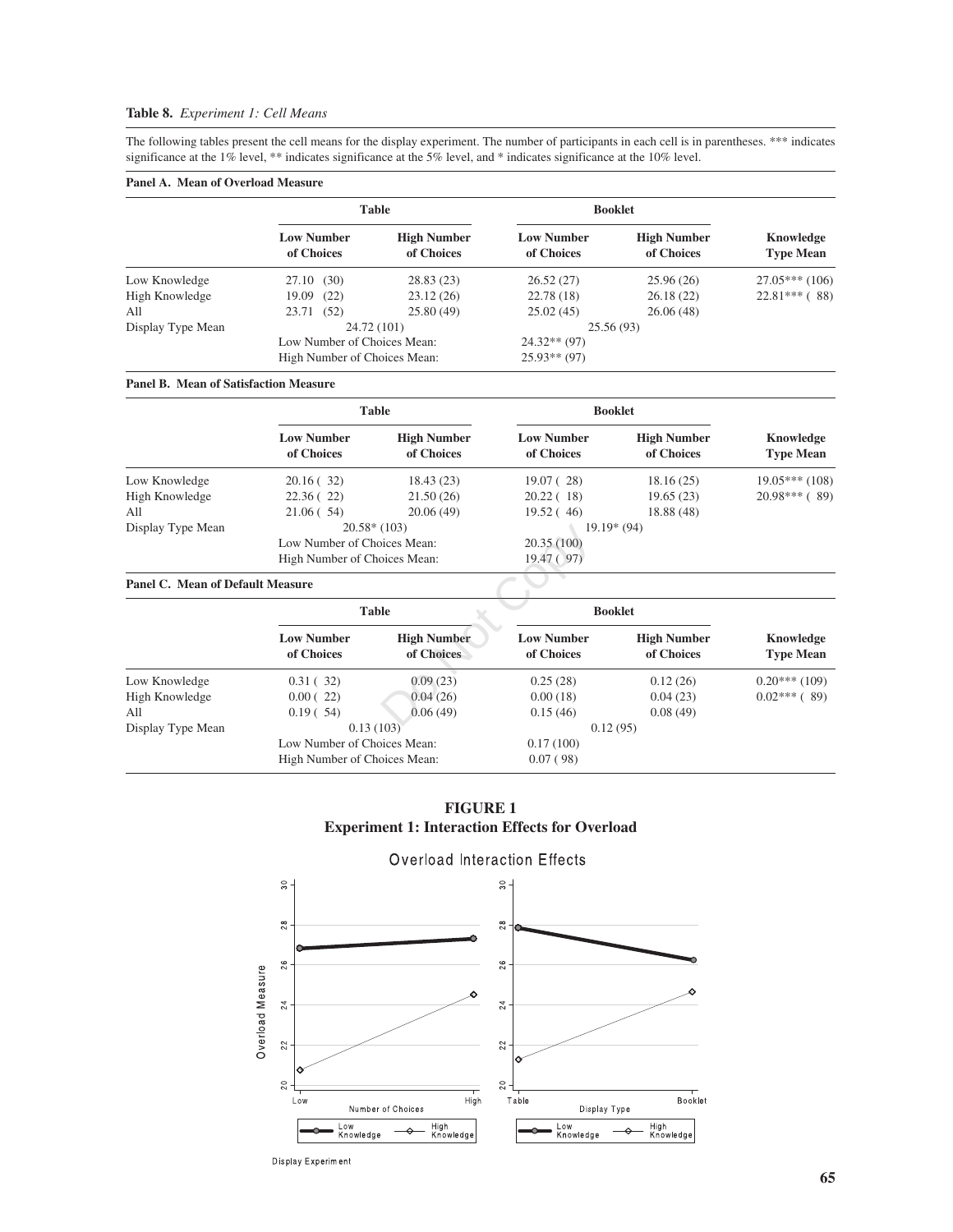**FIGURE 2 Experiment 1: Interaction Effects for Default**



tion. The cell means of this variable equate to the percentage of individuals in each cell that opted for the default. The results are reported in Table 8, Panel C. Once again, the influence of knowledge is significant. 20% of the low-knowledge individuals chose the default option, compared to 2% of the high-knowledge individuals  $(F(1, 190) = 14.41, p < 0.01)$ . There we no other significant main effects.

We did find significant interaction between knowledge and the number of choices (F(1, 190) = 6.04,  $p <$ 0.05) (see Figure 2). High-knowledge individuals showed an increase in the mean default rate when the number of choices increased. This was expected, because we saw earlier that these individuals experienced significantly greater overload when the number of choices increased. However, the difference in default means is not significant.

Contrary to our expectations, there was a significant difference between default means and the number of choices for low-knowledge individuals. Given that these individuals experienced an insignificant difference in overload, we expected the same insignificant difference in default to exist. As the number of choices increased, however, low-knowledge individuals invested less in the default option. According to the Scheffe multiple-comparison tests, the difference is significant ( $p < 0.05$ ).

# **Discussion**

Taken together, our results suggest that knowledge has a strong mediating effect. Low-knowledge individuals did not experience any reduction in information overload from changing the number of options offered or the display type. On the other hand, reducing the number of options did reduce information overload for high-knowledge individuals. They were also more satisfied with their decisions.

Turning to the actual asset allocation decision, significantly fewer high-knowledge individuals chose the default option compared to their low-knowledge counterparts. However, low-knowledge participants were less likely to choose the default often when given more choices. This result is inconclusive, and requires further investigation. Because these participants reported feeling overwhelmed, we expected that they would "shut down" their decision making through choosing the default. However, they may be using another heuristic that has not been captured here. mer C. Once<br>
Exerces the default op-<br>
Exerces the default op-<br>
Do ther signal default option concerns<br>
the default option concerns<br>
default option concerns<br>
default option concerns<br>
less likely to choor<br>
choices. This res<br>

> To examine further, we looked more closely at the sample of individuals in the high choice context who chose not to allocate 100% of their money to the default option. Our hypothesis is that the default still has an influence on investment choices even when participants do not choose to allocate their entire investment to it. If this is true, and assuming everything else equal, we would expect the default option to be chosen more often in the overall portfolios. In particular, we expect low-knowledge individuals to be influenced the most.

> To investigate this, we limit ourselves to those individuals who invested in at least one money market fund. We do this because we assume that when individuals make their portfolio decisions, they first decide how much they will allocate to money market funds, and then select the fund from their available choices.

> We designed the default option so there was no clear reason for an individual to choose it over other money markets. The default option was not the dominant fund based on the reported performance statistics (i.e., historical returns and seven-day yield), and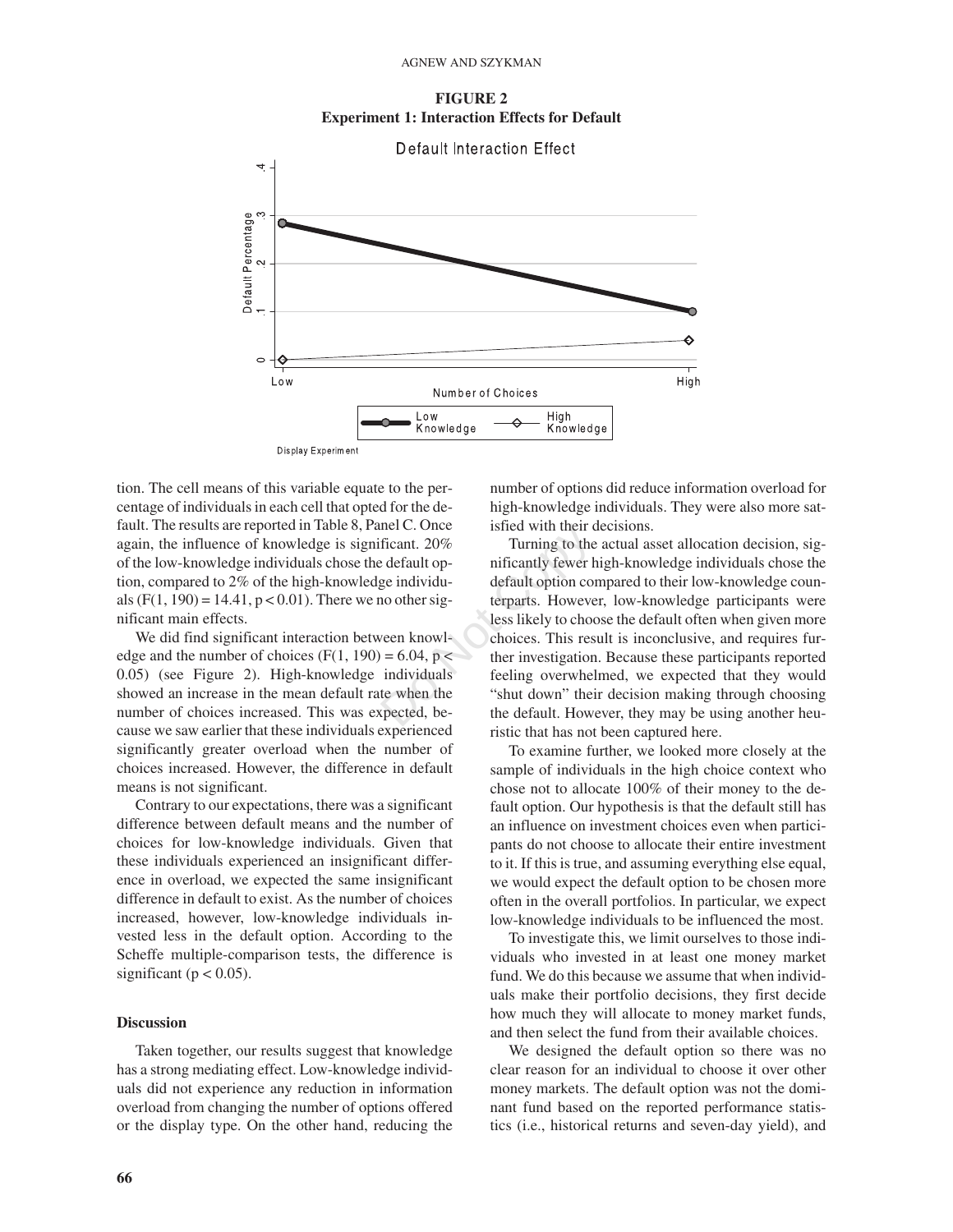did not offer any fee advantage. In fact, all the money market funds reported the same expense ratio. Finally, we eliminated the role primacy and recency effects could play by listing the default option fourth (out of five possible choices) on the allocation form. Despite the design, twenty out of forty-three individuals chose to invest in our default fund. This is twice the number that invested in the second most popular fund, which was dominant in terms of historical returns and yield.

Finally, we broke down the individuals by knowledge. In most cases, the numbers of low-knowledge and high-knowledge individuals investing in each money market fund were equal. Interestingly, it was only in the case of the default fund that the number of low-knowledge individuals was much greater (thirteen versus seven individuals). While these results cannot be tested for statistical significance, they suggest that the default option may play a larger role than we expect in allocation decisions, and this role may be greater for low-knowledge individuals. This is an interesting area for future research.

# **Experiment 2: Similarity, Number of Options, and Knowledge**

Experiment 2 used a 2 (similarity)  $\times$  2 (number of choices)  $\times$  2 (knowledge) between-subjects design. As in experiment 1, individuals were asked to allocate \$1,000 in retirement savings among several asset choices or to a default option. We gave these participants the same information about investment options as in experiment 1. All the investment information was presented in the low search cost table format.

We again manipulated the similarity of the options offered, as well as the number of options (six or sixty). Participants were given options that were either highly similar or very distinct. The distinct options were the same as those offered in experiment 1. Specifically, similar options were found by choosing funds listed under the same Morningstar category, with comparable investment strategies and similar performance.6

For example, the high information/low similarity condition included sixty fund options, of which five were money market funds, five were bond funds, and fifty were equity funds. The fifty equity funds included five different equity index funds, fifteen growth funds, fifteen blended funds, and fifteen value funds.

In contrast, the high information/high similarity option included the same number of fund choices but only one money market fund and one bond index fund. The remaining fifty-eight were equity index funds. This is admittedly extreme; even when multiple vendors offer similar funds, it is unlikely this many index funds would be offered. However, if similarity is not a significant factor in this extreme case, we can conclude it will not be a factor in less extreme and more realistic cases.7

# **Results**

As in the first experiment, knowledge plays a large role in individual level of overload and decision satisfaction. Table 9 reports the cell means. Using a three-factor analysis of variance, we find that information overload is significantly higher for low-knowledge individuals (F(1, 190) = 37.54,  $p < 0.01$ ). In addition, information overload increases with the number of choices offered  $(F(1, 190) = 13.93, p < 0.01)$ . We find no significant interaction effects.

Satisfaction remains statistically higher for high-knowledge individuals (F(1, 187) = 13.80,  $p <$ 0.01). Participants were also more satisfied with their decisions when given more distinct choices (F(1, 187)  $= 9.69$ ,  $p < 0.01$ ), and fewer choices (F(1, 187) = 6.67,  $p < 0.05$ ). Again, we found no significant interaction effects.

As in experiment 1, high-knowledge participants chose the default option less often  $(F(1, 192) = 19.34, p)$ < 0.01). However, we also found a three-way interaction between similarity, information, and knowledge  $(F(1, 192) = 4.57, p < 0.05)$ . Figure 3 gives the results. High-knowledge individuals appear to choose the default option more frequently when more funds are offered and when the funds are more similar. This supports the notion that people become more overloaded as they find it harder to differentiate among the alternatives. The reaction of the low-knowledge individuals to the number of choices depends on similarity. When the number of choices is large, increasing their similarity does increase the number of participants who choose the default. However, when the number of choices is small, increasing their similarity has the opposite effect. effects.<br>
As in experiences.<br>
As in experiences<br>
As in experiences<br>  $\leq 0.01$ ). However<br>  $\geq 2$  (number of (F(1, 192) = 4.5<br>
cts design. As High-knowledge<br>
d to allocate fault option more<br>
several asset fered and when<br>

## **Discussion**

Relative investor knowledge played a key role in reported overload, satisfaction, and whether an individual chose the default option, which supports our results from experiment 1. While the similarity of the options did not contribute to reported feelings of overload, it did have some influence on satisfaction and asset allocation. Once again, the investment patterns of low-knowledge individuals were unusual and unexpected. The lack of predictability in their investment choices may be a result of their high level of overload. This again highlights how important investor knowledge is to investment decisions.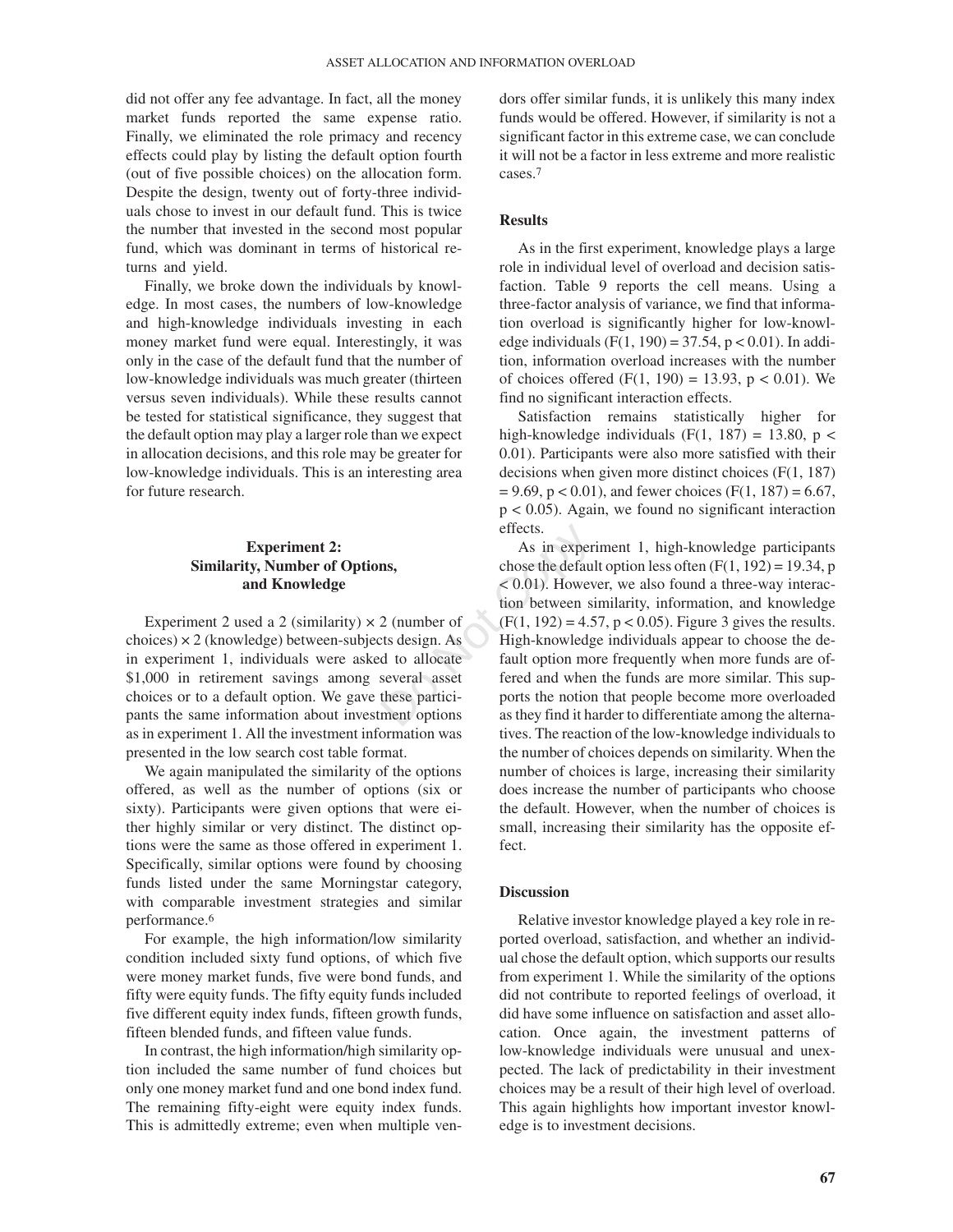### **Table 9.** *Experiment 2: Cell Means*

The following tables present the cell means for the display experiment. The number of participants in each cell is in parentheses. \*\*\* indicates significance at the 1% level, \*\* indicates significance at the 5% level, and \* indicates significance at the 10% level.

## **Panel A. Mean of Overload Measure**

|                  | <b>Low Similarity</b>           |                                  | <b>High Similarity</b>          |                                  |                                |
|------------------|---------------------------------|----------------------------------|---------------------------------|----------------------------------|--------------------------------|
|                  | <b>Low Number</b><br>of Choices | <b>High Number</b><br>of Choices | <b>Low Number</b><br>of Choices | <b>High Number</b><br>of Choices | Knowledge<br><b>Type Mean:</b> |
| Low Knowledge    | 27.10(30)                       | 28.83(23)                        | 24.50(24)                       | 29.00(21)                        | $27.28***$ (98)                |
| High Knowledge   | 19.09(22)                       | 23.12(26)                        | 19.83(24)                       | 23.89 (28)                       | $21.66***(100)$                |
| All              | 23.71 ( 52)                     | 25.80(49)                        | 22.17(48)                       | 26.08(49)                        |                                |
| Similarity Mean: |                                 | 24.72 (101)                      |                                 | 24.14 (97)                       |                                |
|                  |                                 | Low Number of Choices Mean:      |                                 |                                  |                                |
|                  | High Number of Choices Mean:    |                                  | $25.94***$ (98)                 |                                  |                                |

# **Panel B. Mean of Satisfaction Measure**

|                  | <b>Low Similarity</b>           |                                  |                                 | <b>High Similarity</b>           |                                |
|------------------|---------------------------------|----------------------------------|---------------------------------|----------------------------------|--------------------------------|
|                  | <b>Low Number</b><br>of Choices | <b>High Number</b><br>of Choices | <b>Low Number</b><br>of Choices | <b>High Number</b><br>of Choices | Knowledge<br><b>Type Mean:</b> |
| Low Knowledge    | 20.16 (32)                      | 18.43 (23)                       | 18.46 (24)                      | 15.60(20)                        | $18.42***(99)$                 |
| High Knowledge   | 22.36(22)                       | 21.50(26)                        | 20.71(21)                       | 18.74 (27)                       | $20.75***(96)$                 |
| All              | 21.06(54)                       | 20.06(49)                        | 19.51(45)                       | 17.40(47)                        |                                |
| Similarity Mean: |                                 | $20.58***(103)$                  |                                 | $18.43***(92)$                   |                                |
|                  | Low Number of Choices Mean:     |                                  | $20.35**$ (99)                  |                                  |                                |
|                  | High Number of Choices Mean:    |                                  | $18.76**$ (96)                  |                                  |                                |

#### **Panel C. Mean of Default Measure**

|                                  | Low Number of Choices Mean:<br>High Number of Choices Mean: |                                  | $20.35**$ (99)<br>$18.76**$ (96) |                                  |                                |
|----------------------------------|-------------------------------------------------------------|----------------------------------|----------------------------------|----------------------------------|--------------------------------|
| Panel C. Mean of Default Measure |                                                             |                                  |                                  |                                  |                                |
|                                  | <b>Low Similarity</b>                                       |                                  | <b>High Similarity</b>           |                                  |                                |
|                                  | <b>Low Number</b><br>of Choices                             | <b>High Number</b><br>of Choices | <b>Low Number</b><br>of Choices  | <b>High Number</b><br>of Choices | Knowledge<br><b>Type Mean:</b> |
| Low Knowledge                    | 0.31(32)                                                    | 0.09(23)                         | 0.21(24)                         | 0.38(21)                         | $0.25***(100)$                 |
| High Knowledge                   | 0.00(22)                                                    | 0.04(26)                         | 0.04(24)                         | 0.07(28)                         | $0.04***(100)$                 |
| All                              | 0.19(54)                                                    | 0.06(49)                         | 0.13(48)                         | 0.20(49)                         |                                |
| Similarity Mean:                 | 0.13(103)                                                   |                                  | 0.16(97)                         |                                  |                                |
|                                  | Low Number of Choices Mean:                                 |                                  | 0.16(102)                        |                                  |                                |
|                                  | High Number of Choices Mean:                                |                                  | 0.13(98)                         |                                  |                                |

# **FIGURE 3 Experiment 2: Interaction Effects for Default**



#### Similarity Experiment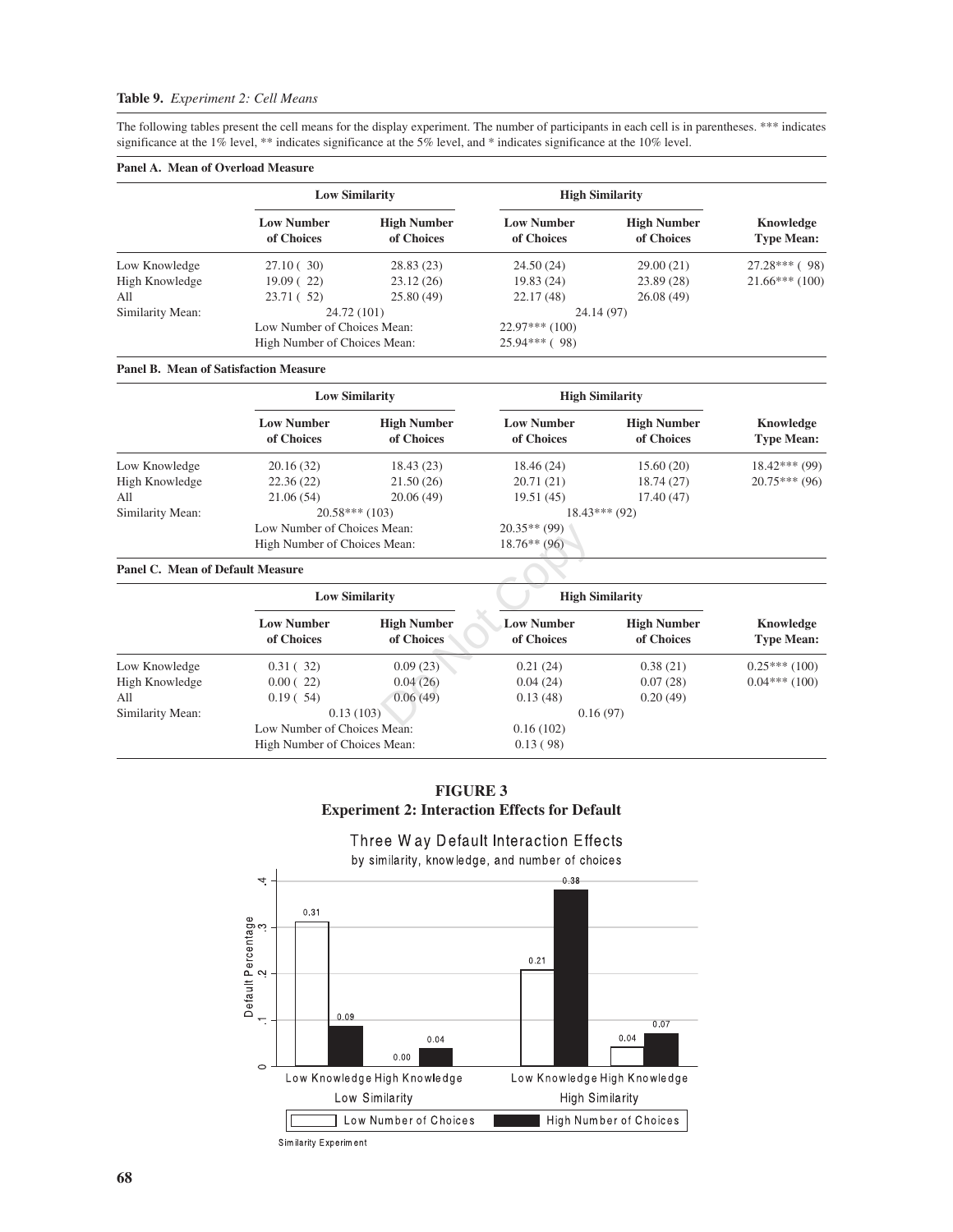# **Conclusions**

This study contributes to the literature on retirement plan design by examining three common differences among defined contribution plans that can lead to varying degrees of overload and satisfaction: 1) investment information display, 2) the number of investment choices, and 3) the similarity of those choices. These features can also influence the probability that participants will choose the default option. One of the most important aspects of this study is the incorporation of each individual's relative level of financial knowledge into the analysis. This knowledge factor is pivotal to our findings.

We found that changes to plan design can help some individuals. Those with above-average financial knowledge reported significantly less overload when given fewer investment choices, which confirms previous research that plan design is important. Our findings also suggest that individuals with below-average knowledge may find the investment decision overwhelming regardless of the plan features. Altering the plan by offering investment information in a more easily comparable format or by reducing the choices offered did not attenuate low-knowledge individuals' feelings of overload. Thus, in addition to improving plan design, plan sponsors may also want to consider improving financial education, although whether this would ultimately reduce feelings of overload when making financial decisions remains to be tested.

The importance of financial education is not new to policymakers. Alan Greenspan [2002] said "education can play a critical role by equipping consumers with the knowledge required to make wise decisions when choosing among the myriad of financial products and providers." Research into the success of financial education efforts is limited, but shows some promise (see, e.g., Clark et al. [2003]).

Our results show that sponsors must not only devise successful educational programs for participants, but also be aware that individuals who need the education the most often have the weakest perception of their own relative knowledge. If individuals do not realize they need assistance, they may not pursue opportunities to get it. Furthermore, plan sponsors must realize that printed educational material may be ineffective, because even in our small sample we had several participants who had difficulty reading the survey. It is daunting for plan sponsors to attempt to educate the most vulnerable participants, and more research into new and innovative methods is needed.

Our results also show that knowledge plays a large role in who chooses the default. We find that low-knowledge individuals choose the default allocation more often than high-knowledge individuals. In experiment 1, the ratio was 20% of the low-knowledge participants, versus 2% of the high-knowledge individuals. The results were even more striking in experiment 2, which found 25% versus 4%. The often conservative nature of common default investments may mean that individuals invested in these assets will have inadequate retirement savings.

This concern is compounded by the fact that new evidence suggests that the individuals who tested the lowest on our financial exam are the same types of individuals who are not saving enough for retirement. The Employee Benefit Research Institute (EBRI [2003]) found that most older, low-income, single women will not have sufficient retirement savings to cover basic expenditures and healthcare needs. According to this study, some demographic groups can salvage their retirement savings by increasing savings today, but this will be unrealistic for most people. Thus, investment decisions are even more critical for this group. Their only opportunity to secure their retirement would be to make investment decisions that result in above-average returns, which is exactly what investment in a conservative default vehicle will not do.

So what can a plan sponsor do? One option is for plan sponsors to offer assistance to participants. Services such as Financial Engines© or those offering personal financial planners to participants are already available in some 401(k) plans. Similarly, increasing financial education efforts may promote more active choice. However, we must bear in mind the old adage, "You can lead a horse to water, but you can't make him drink." Despite all efforts, there will most likely be a subset of participants who will feel more comfortable choosing the default option. As a result, plans sponsors must focus on plan design, particularly plan defaults. The results of this paper support the move away from offering "one-size-fits-all" defaults. e choices of<br>
be choices of<br>
comproving<br>
to improving<br>
to improving<br>
to to consider<br>
to consider<br>
to consider<br>
financial educa<br>
whether this<br>
choice. Howeve<br>
erload when<br>
"You can lead a<br>
tested.<br>
In the Wou can lead a<br>
dr

> In closing, the lack of financial knowledge in our sample raises general concerns about the public's ability to effectively manage their retirement accounts. More research is needed into how to design plans that promote sound decision making, how to improve the presentation and ease of use of investment information, and how to effectively educate individuals about finance.

## **Acknowledgments**

The research reported here was performed pursuant to a grant from the U.S. Social Security Administration (SSA) to the Center for Retirement Research at Boston College (CRR). The opinions and conclusions are solely those of the authors and should not be construed as representing the opinions or policy of SSA or any agency of the Federal Government or the CRR. The authors are grateful for the financial support. The authors thank Megan Clark for her invaluable research assistance.